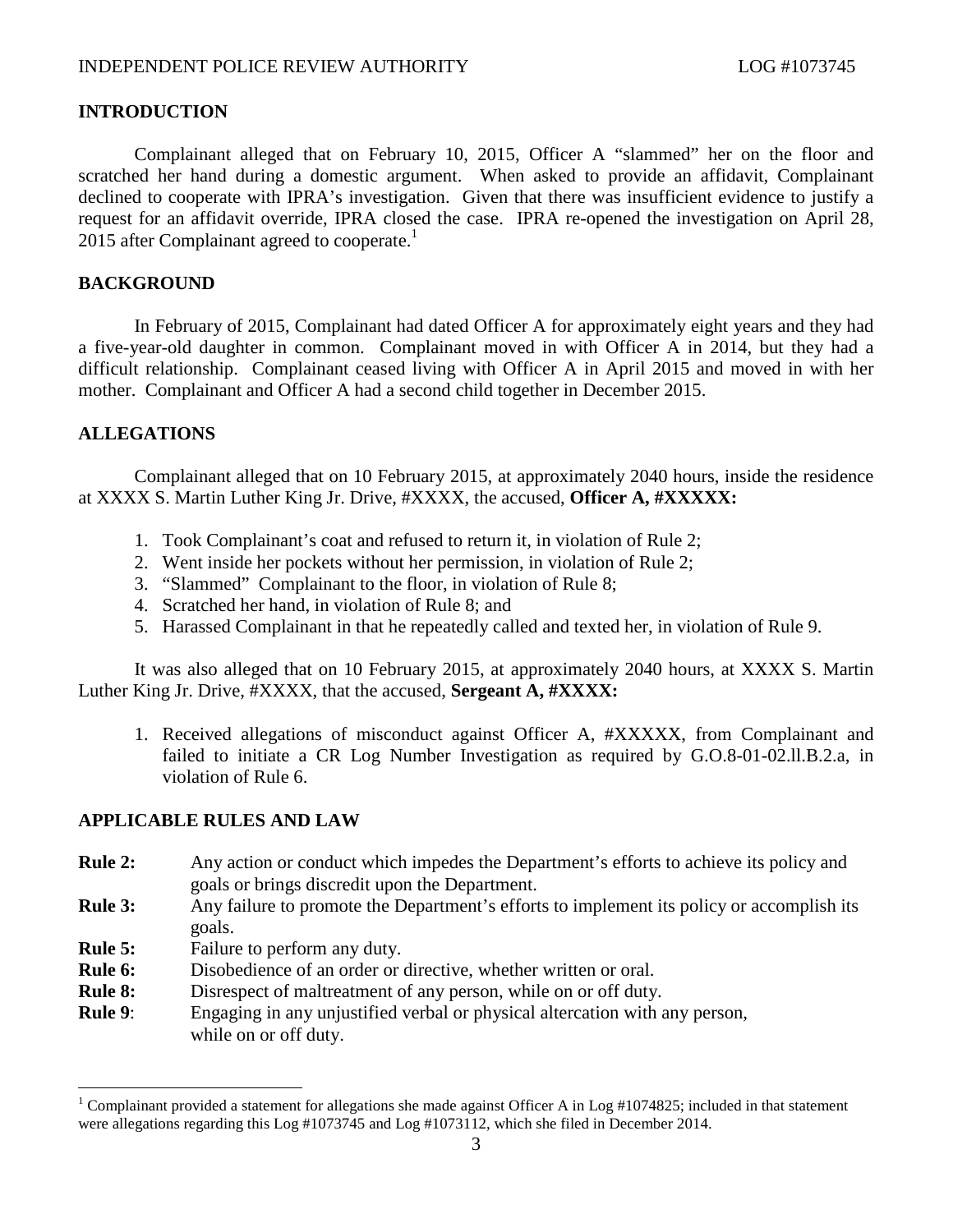# **G.O.8-01-02.ll.B.2.a**

When incidents regarding allegations of misconduct subject to the Log Number process are received, the supervisor or commanding officer who first received information of the alleged misconduct will report the information to *IPRA* by telephone within one (1) hour after the information is received. If the notification occurs during non-business Hours (2300 – 0700), members will contact the *Crime Prevention Information Center (CPIC).*

# **INVESTIGATION**

The **Non–Criminal Case Report,** RD #HY-147352, documented that Complainant requested police assistance after an argument with her boyfriend, Officer A. The report documented, "There were no signs of violence, nor was there any related to R/O's." Officer A and Complainant confirmed that the apartment was leased to Officer A. Complainant assured responding officers that she had a place to go and that that she was leaving the relationship anyway. Responding officers assisted Complainant in gathering several bags of clothing and personal items. Complainant then left the residence in her vehicle. According to the case report, Officer A stated to the responding officer that he no longer wanted to continue the relationship with Complainant because it "turned sour." (Att. 4)

The **Event Query** documented that Complainant called 911 on 10 February 2015 at 20:42:09 hours to report that she was arguing over property with her boyfriend, off-duty Police Officer A. CPD Units XXX and XXX responded to the scene. The **911 Recording** documented that Complainant requested that police meet her in the hallway outside of XXXX S. Martin Luther King Jr. Drive, #XXXX, because Officer A would not let her take her property and wanted to "tussle and wrestle." OEMC broadcast the job with the description that it was a domestic involving Complainant arguing over property with her boyfriend, and dispatched Units XXX and XXX. (Atts. 5, 8, 9, 10)

In an **interview[2](#page-1-0) with IPRA** on April 28, 2015, **Complainant** stated that on February 10, 2015, Officer A emailed and texted her repeatedly about letting him into the apartment because he did not have his key. When Officer A arrived home, they argued about the keys to the apartment, and Complainant decided to leave the residence. As Complainant got her coat and was about to leave, Officer A took her coat away from her and would not return it. Complainant noted that Officer A purchased the coat for her as a gift on an earlier date. Prior to leaving, they engaged in a minor physical struggle where Officer A attempted to remove money and other things from her pants pockets without her permission. The physical struggle is what caused her to call 911. Complainant added that Officer A often went in her pockets and would take out her money and keys when she tried to leave, to ensure that she returned.

Complainant was in the hallway outside of the apartment when responding officers, now known as Officers B and C, knocked on the door. Complainant recognized one of the officers from responding to an earlier incident.<sup>[3](#page-1-1)</sup> A sergeant, now known as Sergeant A, also responded. All of the responding officers helped pack up and carry Complainant's belongings to her car. As this was taking place, Officer A refused to give Complainant some of the items for their daughter that Officer A had bought. Sergeant A advised her to take what she could. Complainant denied that she was injured during the February 10,

<span id="page-1-0"></span><sup>&</sup>lt;sup>2</sup> Though Complainant provided information during her interview about incidents related to IPRA complaint log numbers 1074825 and 1073112, this summarization only encompasses the 10 February 2015 incident.

<span id="page-1-1"></span><sup>&</sup>lt;sup>3</sup> A check of Attendance and Assignment Sheets and other Event Inquiries indicated that neither Officer B nor Officer C had previously responded to any calls made by Complainant at XXXX S. Martin Luther King Jr. Drive #XXXX between 26 December 2014 and 10 February 2015.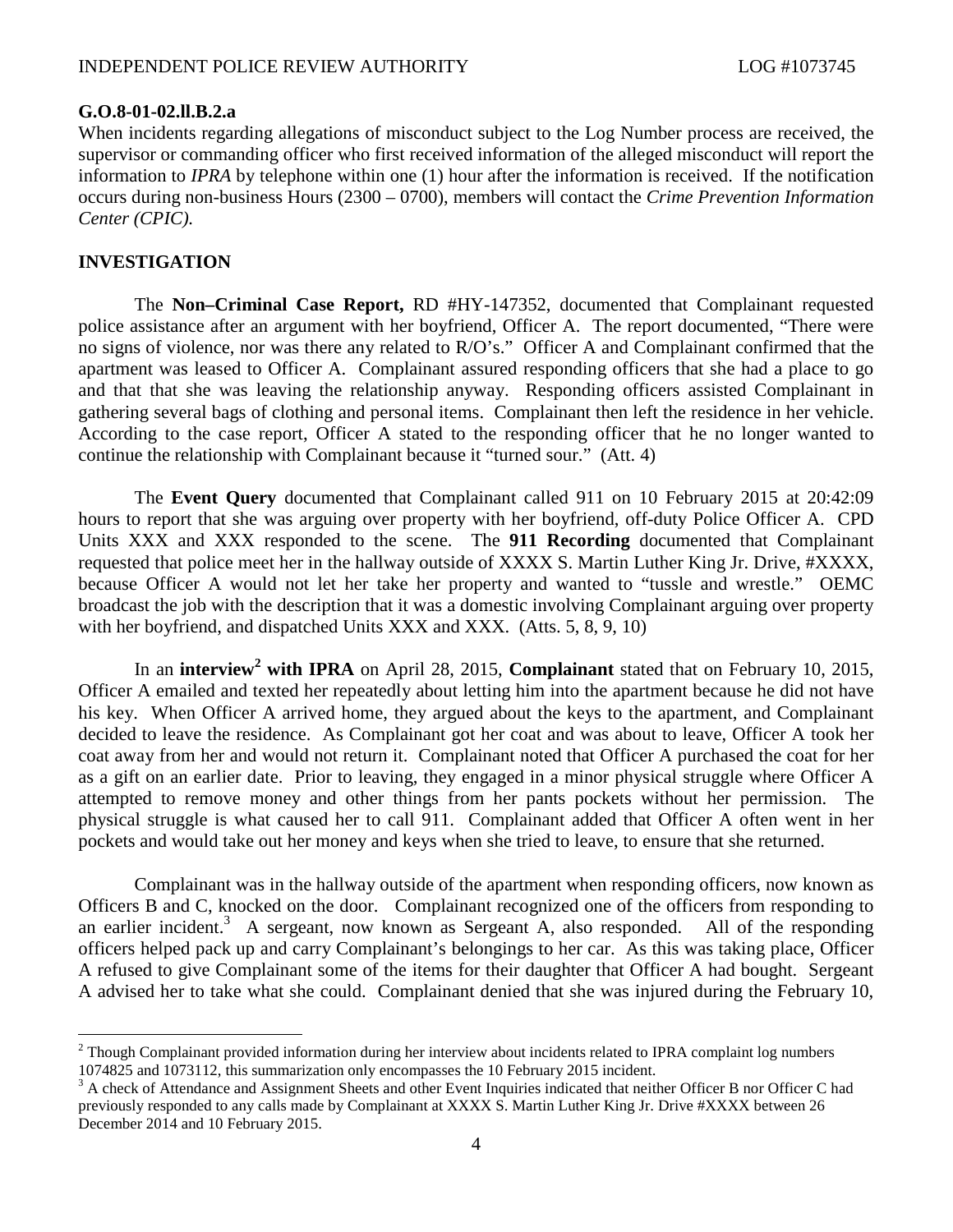2015 incident. When asked whether Officer A slammed her to the floor, Complainant initially answered, "No."<sup>[4](#page-2-0)</sup> Upon further inquiry, Complainant said that she did not remember being slammed to floor. Complainant also could not recall whether she told responding officers that Officer A slammed her to the floor. She stated, "If I said that, that's probably what happened. But, I don't, I don't, I don't remember."<sup>[5](#page-2-1)</sup>

After packing her things on February 10, 2015, Complainant left and called IPRA that same evening as she drove around crying. Officer A repeatedly phoned Complainant after she left, but she did not answer. When Complainant returned one of his calls, Officer A told her that Sergeant A told him that Complainant was trying to get Officer A fired. Officer A also told Complainant that she only had to respond to his calls and texts and provide him with her whereabouts. Complainant believes that the entire incident stemmed from Officer A's frustration at his inability to completely control Complainant.

Complainant reported that there were other instances when Officer A physically abused her, but that she returned to living with Officer A after the February 10, 2015 incident because she would have had to stay with her mother and she did not want to be a burden to her. Complainant reported that she and Officer A came to an agreement regarding their living arrangement. In that agreement, Complainant's primary rule that she gave to Officer Beard was, "Don't touch me, if I don't touch you."

Complainant continued to reside with Officer A until another incident occurred on April 23, 2015. Following that incident, Complainant went to live with her mother. (Atts. 13, 15)

**Attendance and Assignment Sheets** for 10 February 2015 documented that Officers B, #XXXXX, and C, #XXXX, were assigned to Beat XXX, and Sergeant A, #XXXX, was assigned to Unit XXX. (Atts. 16, 18)

In an **interview with IPRA** on February 8, 2016, **Officer C** stated that he had no independent recollection of the February 10, 2015 incident other than the associated CPD Event Query and Case Report that he reviewed in advance of speaking with IPRA. Officer C did not recall any specifics of his conversation with Complainant. Officer C recalled that he and Officer B took turns keeping Officer A and Complainant separated because they were verbally taunting each other. Officer C did not recall any specific words exchanged between Complainant and Officer A. Officer C noted that Complainant appeared to want to get Office A in trouble with his job by verbally provoking him to do something.

Officer C recalled Complainant's desire to remove items from the residence that evening. Officers C and B assisted Complainant in carrying items to her car. After making multiple trips to Complainant's car, Sergeant A directed Officer C to complete a case report. Sergeant A also spoke with Complainant and Officer A separately. Complainant did not complain about being injured nor did she allege misconduct against Officer A. Complainant did not complain that Officer A prevented her from taking her coat. Officer C stated that if Complainant had made any allegations of physical abuse that evening, the allegations would have been documented by Officer C in the case report and a complaint log number would have been requested. (Atts. 28, 37)

In an **interview with IPRA** on February 8, 2016, **Officer B** stated that February 10, 2015 was the first time he responded to a domestic incident involving a Department member. When he and his partner, Officer C, arrived and knocked on the door, Officer A did not immediately open it. Officer A only

<span id="page-2-1"></span><span id="page-2-0"></span><sup>4</sup> Statement of Complainant, Att. 15, P. 103, Lines 4-6.

<sup>5</sup> *Id.* at Lines 20-21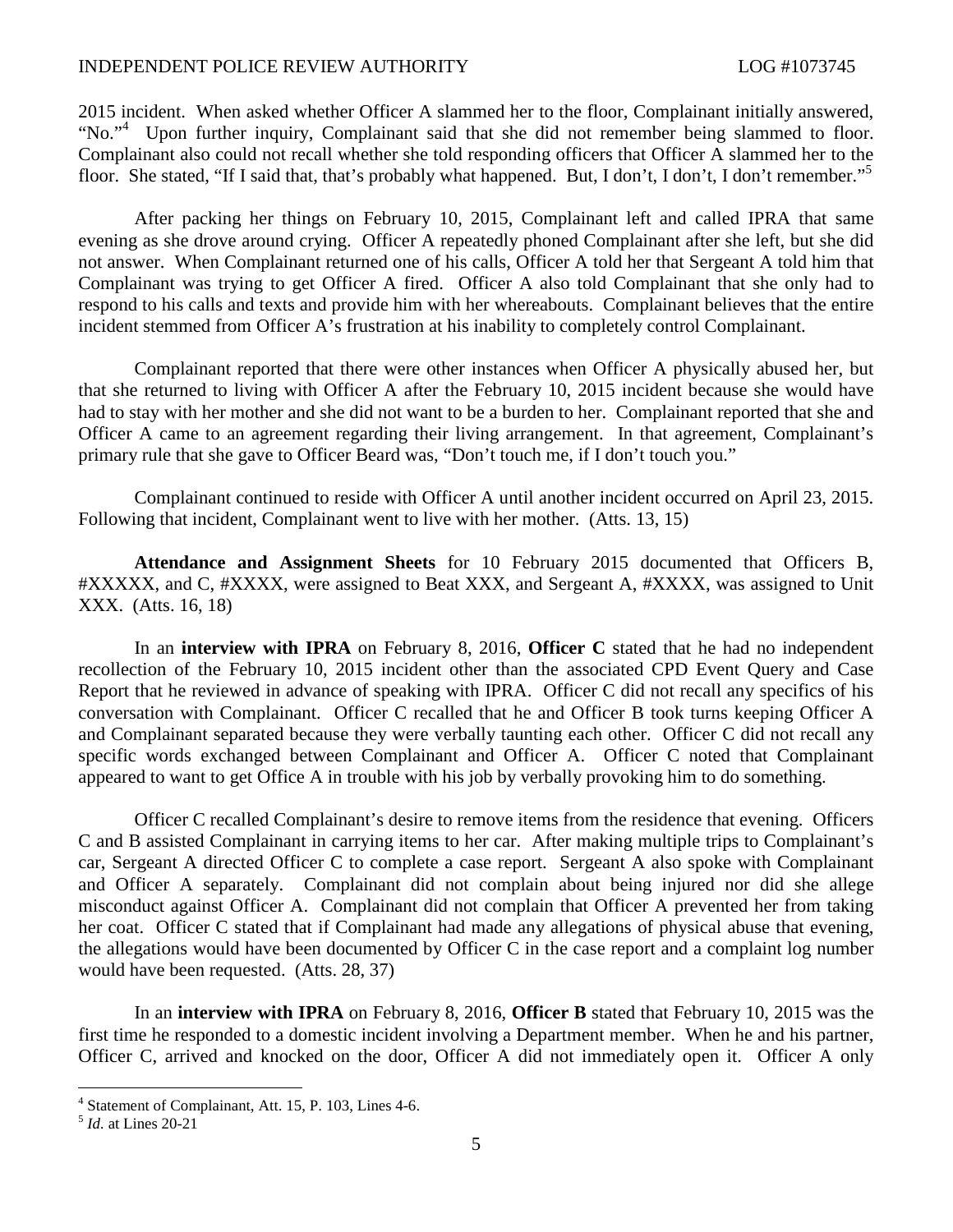opened it after Sergeant A arrived and knocked on the door. Sergeant A responded to the scene in his capacity as the Sector Sergeant, but his presence was not requested by Officers B or C. When Officer A opened the door, there was no indication that he and Complainant had been in any sort of physical altercation with each other prior to the officers' arrival.

Complainant told the officers that she needed an escort to get her things out of Officer A's apartment because their relationship was ending, and they had been arguing. Officer B never heard Complainant say that she and Officer A had engaged in any sort of physical altercation or that Officer A slammed her to the floor or scratched her hand earlier that evening. Officer B did not observe a scratch on Complainant's hand nor did he witness any other evidence of injury or trauma to Complainant. Officer B walked in and out of the residence as he carried Complainant's possessions to her car. Officer B is not aware of what Complainant said to Sergeant A during a conversation that took place between the two of them in a hallway outside the apartment.

Complainant made no allegations of misconduct against Officer A to Officer B. Officer B noted that when Complainant placed her cellphone down that evening, Officer B noticed that IPRA was listed in her phone contacts, which made him think that there had been past incidents between Officer A and Complainant.

Sergeant A instructed Officer C to complete a case report to document that they were at the location helping Complainant carry items to her vehicle, and to explain why a complaint log was not initiated. (Atts. 27, 38)

In **an interview with IPRA** on February 10, 2016, **Sergeant A** stated that on February 10, 2015, OEMC dispatched him to a domestic disturbance at XXXX S. Martin Luther King Jr. Drive, #XXXX. Upon arrival, Sergeant A observed Complainant out in the hallway with Officers B and C. Complainant told the officers that she needed her apron for work that was inside Officer A's apartment.

Sergeant A did not have to knock to gain entrance to the apartment because the apartment door was open. After Sergeant A entered the apartment, Officer A told him that Officer A and Complainant argued earlier that day and that he told Complainant to remove her things from Officer A's apartment before he returned home, but she failed to do so. Officer A's demeanor was calm. Sergeant A added that he kept Complainant and Officer A separated as he and Officers B and C retrieved specific items from within the apartment for Complainant.

Sergeant A did not speak privately with Complainant, but he noted that she told Officers B and C that she wanted to get her things out of the apartment. Sergeant A described Complainant as angry and intent on getting her belongings. Complainant did not tell Sergeant A that Officer A would not allow her to take her coat. Complainant did not tell Sergeant A or the other officers that Officer A had physically abused her in anyway. Complainant did not tell Sergeant A that Officer A had scratched her hand, and he did not observe any injury on Complainant.

Sergeant A stated that he would have obtained a complaint log number and initiated an investigation against Officer A if Complainant had made any allegations of misconduct or physical abuse against Officer A. Sergeant A had a case report completed because no complaint log number was required based on the situation presented by Complainant. Sergeant A also completed the report to document why and how long the officers remained at that location, because it took them a while to assist Complainant in retrieving her clothes, toiletries, and household items. Sergeant A estimated that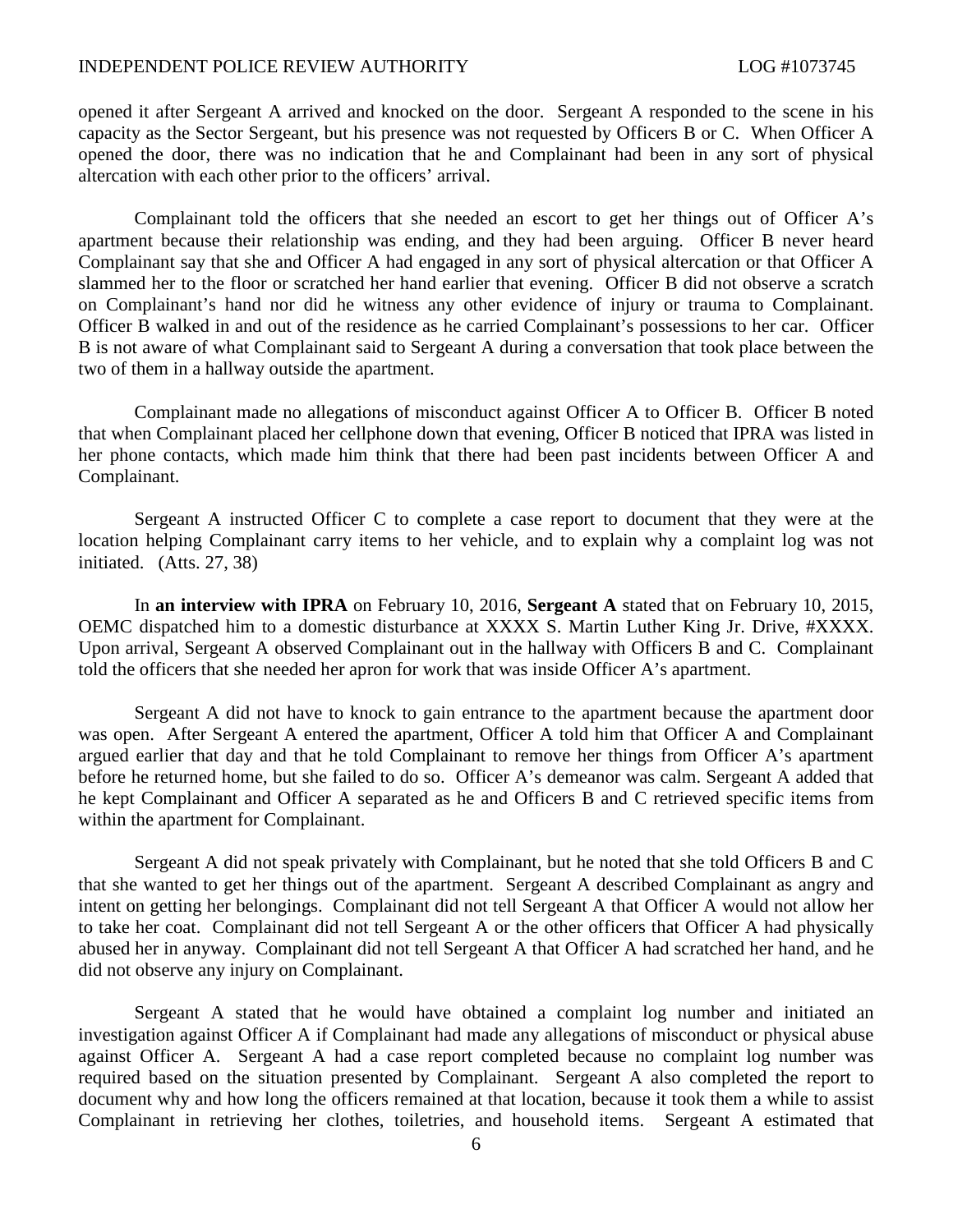Complainant took approximately four large black garbage bags of items out of Officer A's apartment. Complainant left after retrieving those items. (Atts. 29, 32)

In an **interview with IPRA** on October 7, 2016, **Officer A** stated that he and Complainant ended their dating relationship in the fall of 2014 but continued to engage in a sexual relationship until approximately April of 2015 when she permanently moved out. They continued living together even as their relationship deteriorated into daily arguments because Complainant had no place else to live, and he did not want Complainant and their five**-**year**-**old daughter to live in a shelter.

By February of 2015, Complainant no longer had a key to Officer A's apartment. She was only able to enter when Officer A buzzed her in or gave her his key. Their relationship was extremely strained dueto Complainant calling the police on him for incidents in December of 2014.<sup>6</sup>

Officer A was unable to specifically recall what occurred on February 10, 2015, but he did not engage in a physical altercation with Complainant. He recalled that they verbally argued, and Complainant left. Officer A does not know why Complainant called the police on February 10, 2015, but they were inside his apartment prior to her calling them. Officer A believes that Complainant made allegations of wrongdoing against him because she is "upset over something" and harbored ill-will toward him. Officer A denied taking her coat, going inside her coat pockets without her permission, slamming her to the ground, or scratching her hand.

Officer A stated that when the police officers arrived, Officer A let them in. Complainant spoke with the officers, but he did not hear their conversation. Officer A did not recall if Sergeant A spoke with Complainant. All of the responding officers helped Complainant take her belongings from Officer A's apartment to her car, and then Complainant left in her car alone. Officer A did not recall speaking with Sergeant A.

After reviewing the case report, Officer A stated that he did not know what assistance Complainant needed besides carrying her items out. Officer A recalled gathering her items and giving them to the officers. Officer A claimed that Complainant did not ask him for her items prior to calling the police. Officer A did not forbid Complainant from taking any items except clothes that he purchased for their daughter, explaining that he needed that clothing when their daughter stayed with him. Officer A estimated that the officers were at his apartment for approximately one hour. He remained inside the apartment the entire time, while Complainant stayed in the hallway.

Officer A noted that it is not unusual for police officers to assist in the removal of personal items from the home of estranged couples. Officer A has done so in the past for civilians who called the police for assistance during an argument or breakup.

After Complainant left, Officer A tried phoning her regarding their daughter. He wanted to know where their daughter would be staying since he provided Complainant most of their daughter's essential items. Complainant alluded that she would take their daughter to a homeless shelter. Officer A was concerned about how that would impact their daughter. Officer A repeatedly attempted to contact Complainant by text message and through phoning her, but denied that his actions constituted harassment. He was unable to recall how many times he called and texted, or if he actually made contact with Complainant on February 10, 2015.

<span id="page-4-0"></span><sup>&</sup>lt;sup>6</sup> Investigated under log number 1073112.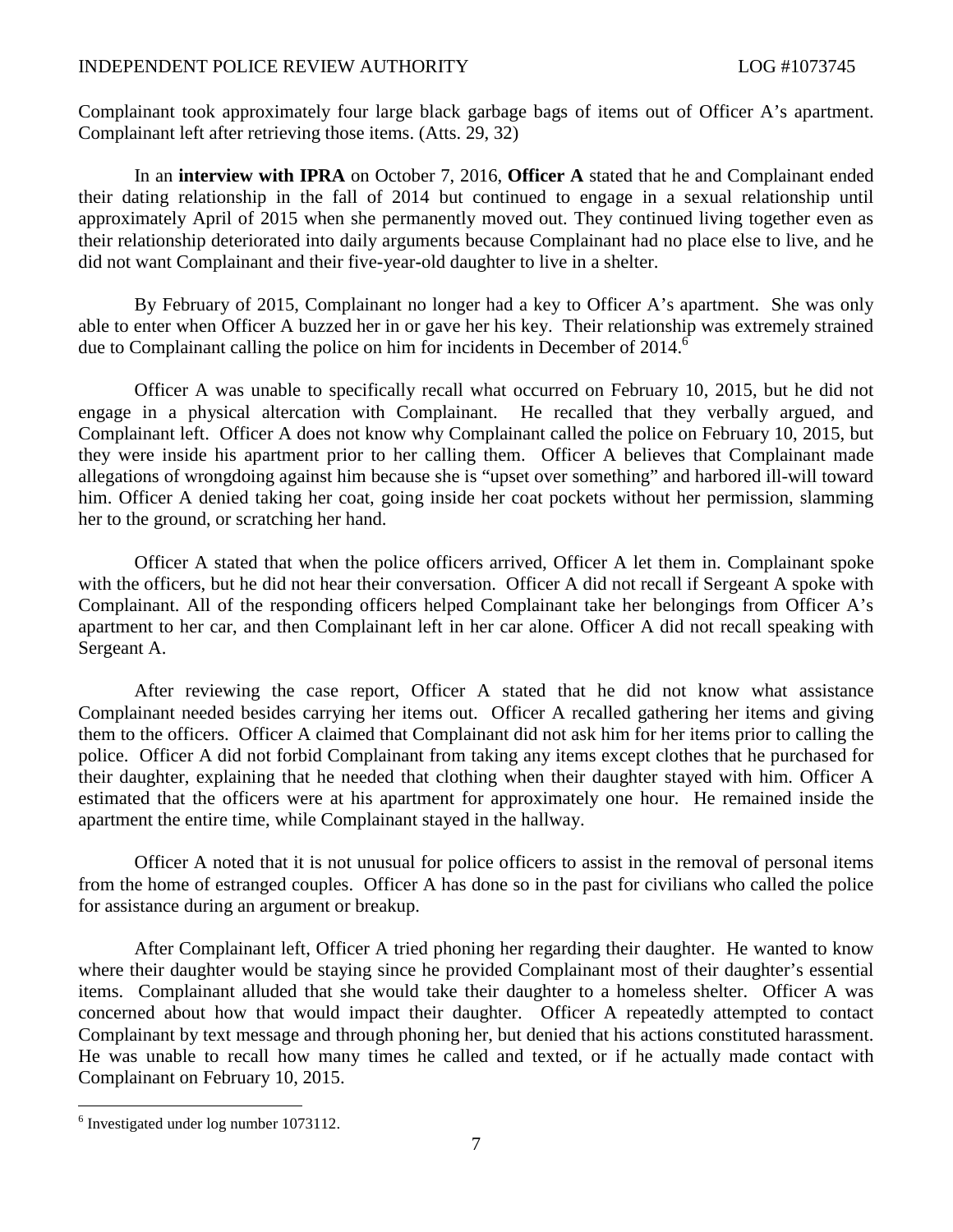Officer A does not know where Complainant ended up staying on February 10, 2015. Complainant eventually returned to live with him at his residence, but he was unable to recall how many days after the incident she was gone. Complainant moved out permanently in April 2015. Their second child was born in December of 2015. Officer A went to court to obtain visitation rights for their two children. Currently they only communicate about their children through Talking Parents website. (Atts. 35, 39)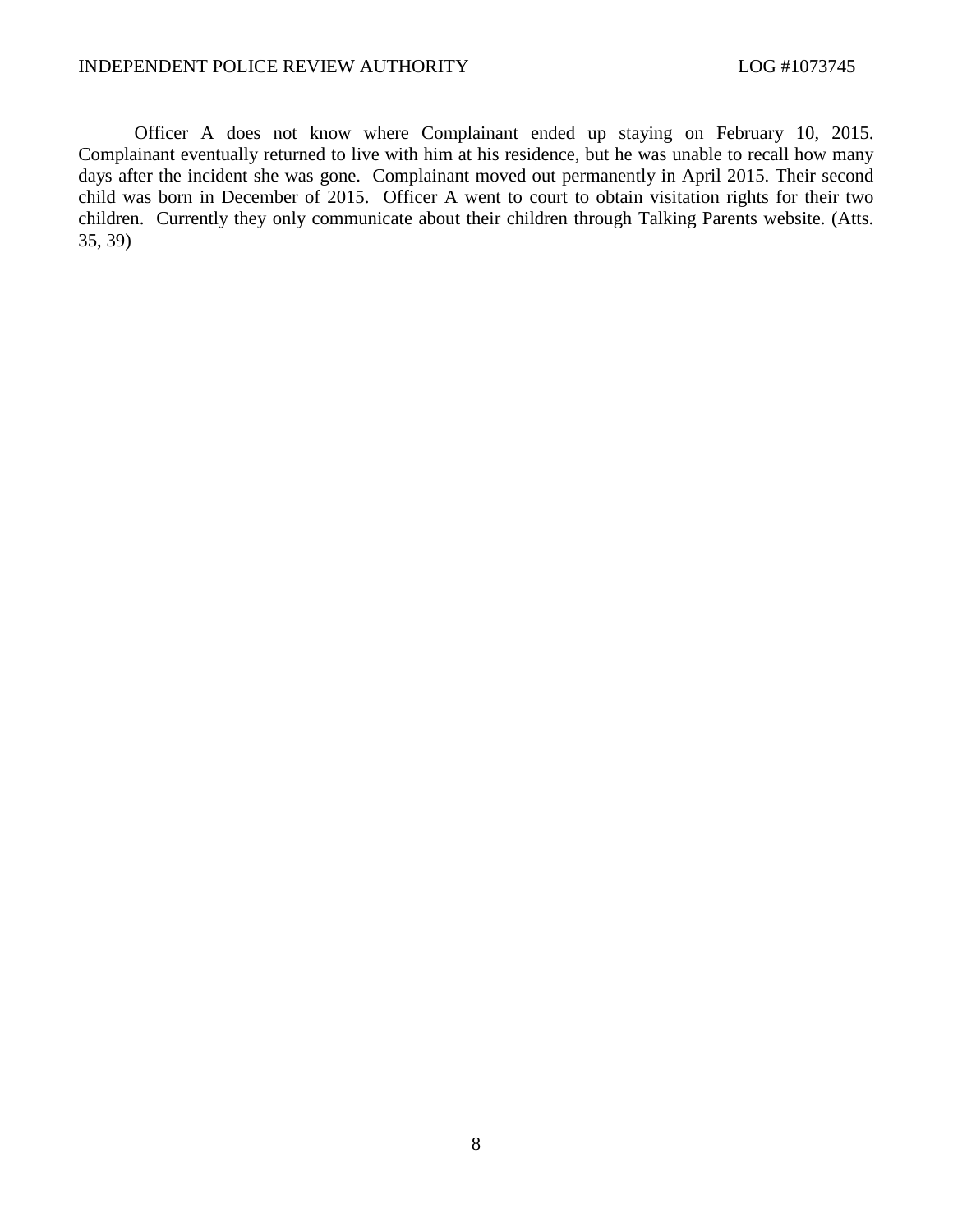# **CONCLUSION**

IPRA recommends a finding of **Not Sustained** for **Allegation #1** that on February 10, 2015, Officer A took Complainant's coat and refused to return it to her. Officer A denied this allegation, stating that he only prohibited Complainant from taking clothes that he purchased for his daughter. Though Complainant made this allegation to IPRA, she did not report this to Sergeant A or the other responding officers that day, and there are no independent witnesses. As such, there is insufficient evidence available to determine if this occurred as alleged.

IPRA recommends a finding of **Not Sustained** for **Allegation #2** that on February 10, 2015, Officer A went inside the pockets of Complainant's coat without her permission. Officer A denied this allegation. Though Complainant made this allegation to IPRA, she did not report this to Sergeant A or the other responding officers that day, and there are no independent witnesses. As such, there is insufficient evidence available to determine if this occurred as alleged.

IPRA recommends a finding of **Unfounded** for **Allegation #3** that on February 10, 2015, Officer A "slammed" Complainant to the floor. Officer A denied this allegation. When Complainant called for police assistance on the date of the incident, she did not report this or any other allegation of physical mistreatment. When the officers arrived, there is no evidence to suggest that Complainant reported this allegation to them. Though Complainant initially made this allegation to IPRA in her February 10, 2015 call to IPRA, in her subsequent formal interview with IPRA she was unable to recall being injured or that Officer A committed the action that she alleged. As such, there is no evidence that this occurred as alleged.

IPRA recommends a finding of **Unfounded** for **Allegation #4** that on February 10, 2015, Officer A scratched Complainant's hand. Officer A denied this allegation, and Complainant did not report this or any other allegation of physical mistreatment in her call to 911. None of the reporting officers reported hearing about or seeing any injuries to Complainant. In addition, Complainant did not seek medical treatment and did not provide any photos or other evidence in support of this allegation. As such, there is no evidence that this occurred as alleged.

IPRA recommends a finding of **Unfounded** for **Allegation #5** that on February 10, 2015 at various times Officer A harassed Complainant when he repeatedly called and texted her. There is no evidence to support a contention that Complainant specifically told Officer A not to contact her or that she had a basis for doing so. Officer A denied the allegation and stated that he attempted to reach Complainant by phone because they share a child together, and he was concerned for the child's wellbeing. Complainant admitted that she responded to one of Officer A's messages that day, and she did not provide IPRA with any of the texts to corroborate her allegation that Officer A's attempts to contact her were tantamount to harassment. As such, there is no evidence that this occurred as alleged.